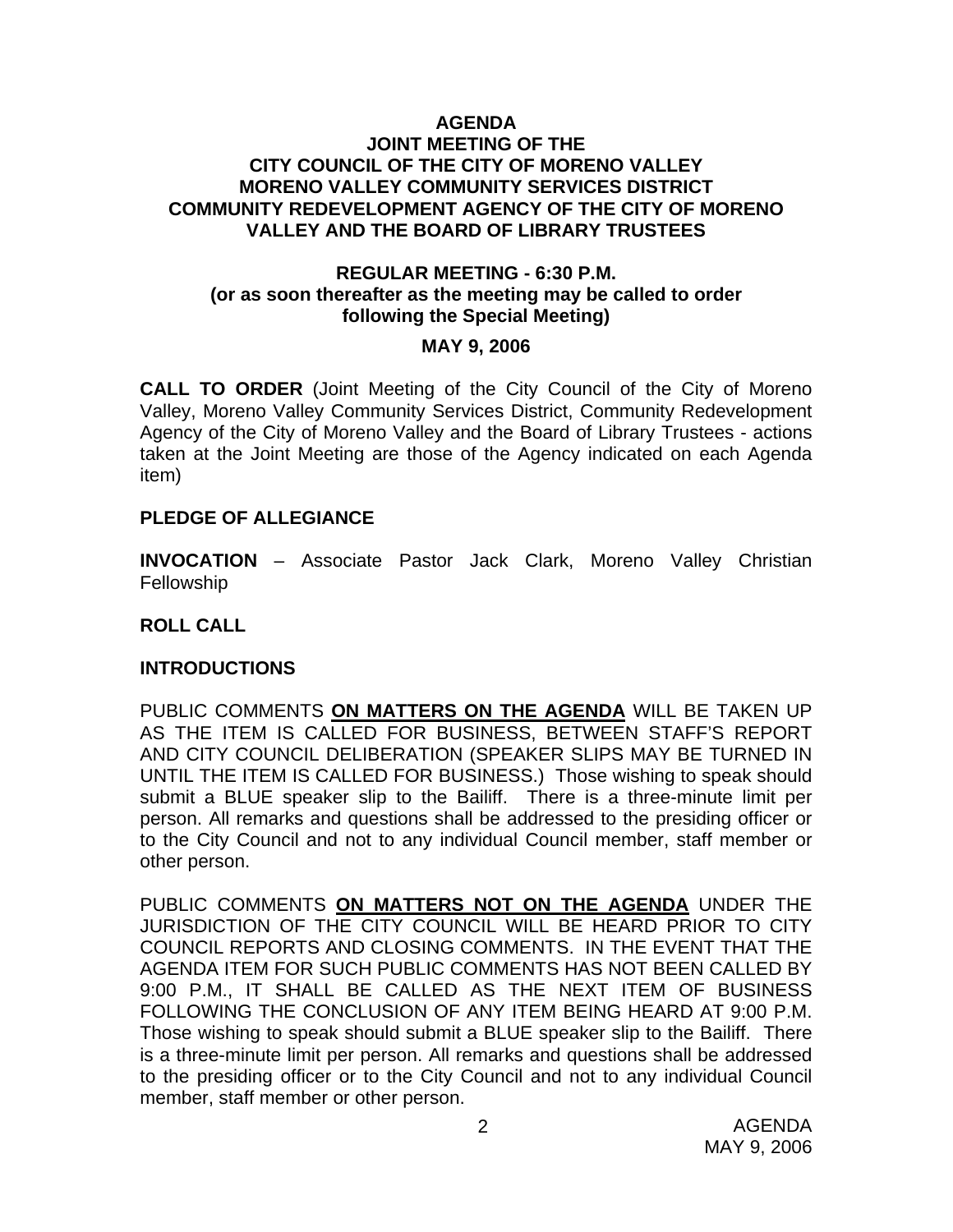# **E. PUBLIC HEARINGS**

Questions or comments from the public on a Public Hearing matter are limited to five minutes per individual and must pertain to the subject under consideration.

 Those wishing to speak should complete and submit a GOLDENROD speaker slip to the Bailiff.

- E1. PUBLIC HEARING TO ADOPT ANNUAL ACTION PLAN FOR FISCAL YEAR 2006/07 (Report of: Economic Development Department) Recommendation: That the City Council:
	- 1. Conduct a Public Hearing for the Community Development Block Grant (CDBG) and HOME Programs to provide the public with an opportunity to comment on the proposed 2006/07 Annual Action Plan; and
	- 2. Approve the proposed 2006/07 Annual Action Plan.
- E2. A PUBLIC HEARING FOR GENERAL PLAN AMENDMENT (PA96- 0013) – A COMPREHENSIVE UPDATE OF THE CITY'S GENERAL PLAN AND RELATED ENVIRONMENTAL IMPACT REPORT (Report of: Community Development Department) Recommendation: That the City Council conduct a public hearing regarding the comprehensive update to the City's General Plan and the related Environmental Impact Report. The ultimate action of the City Council will include adoption of a Resolution to certify the Final Environmental Impact Report and a Resolution to approve the updated General Plan. The Resolutions will be provided in the agenda packet for the City Council meeting of May 23, 2006.

# **F. ITEMS REMOVED FROM CONSENT CALENDARS FOR DISCUSSION OR SEPARATE ACTION**

- **G. REPORTS** 
	- G1. REPORTS ON REGIONAL AND REIMBURSABLE ACTIVITIES
		- a) Report on Southern California Association of Governments by Mayor Flickinger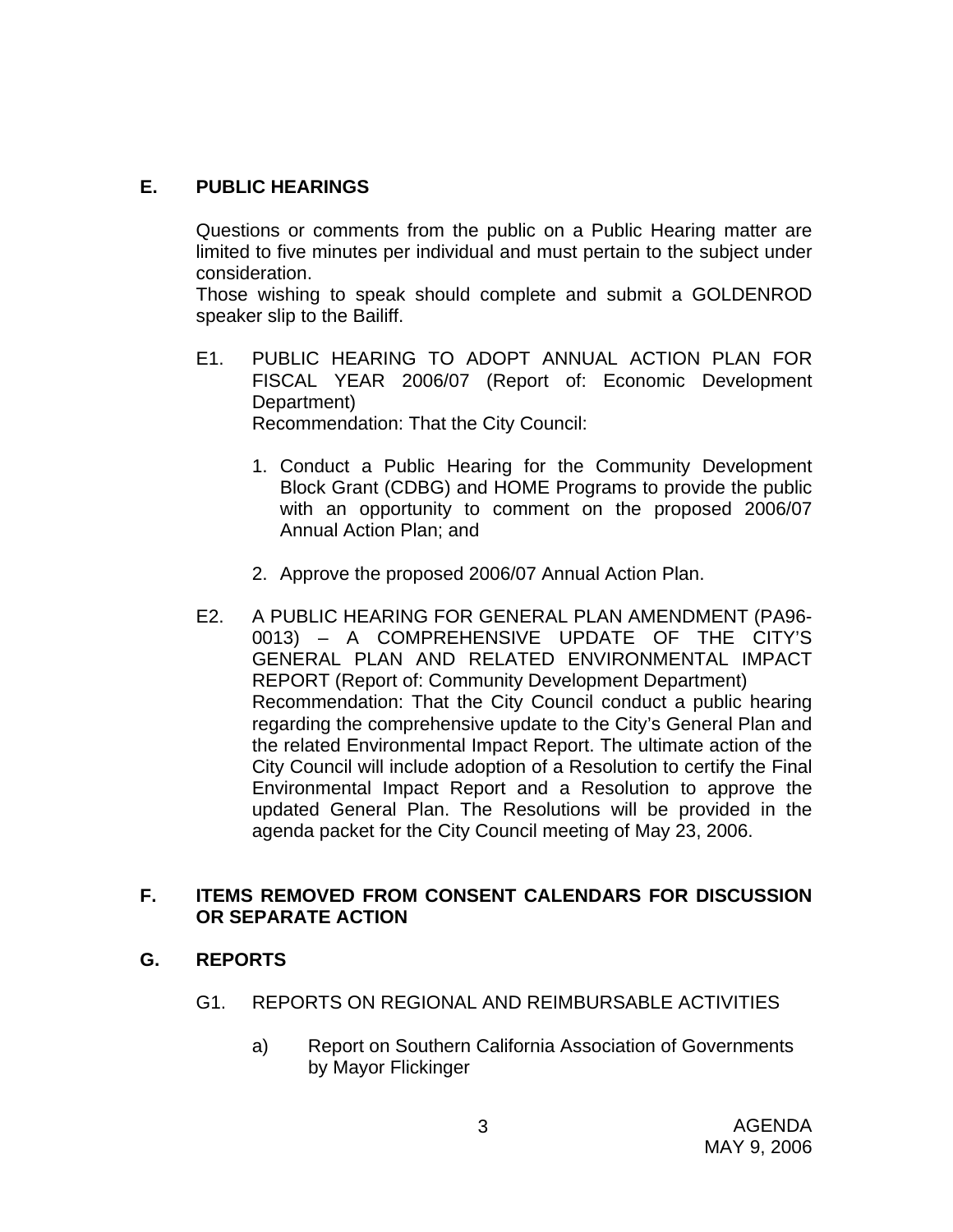- G2. INTRODUCE ORDINANCE NO. 716 DESIGNATING SPEED LIMIT RECERTIFICATION ON VARIOUS STREETS (CONTINUED FROM 4/25/2006) (Report of: Public Works Department) Recommendation: That the City Council:
	- 1. Receive and file the report; and
	- 2. Introduce Ordinance No. 716, amending Section 12.20.020 of Chapter 12.20 of the City of Moreno Valley Municipal Code designating prima facie speed limits on certain streets (as listed on the ordinance) and directing the City Engineer to take certain action in respect thereto. (Roll call required)

## Ordinance No. 716

 An Ordinance of the City Council of the City of Moreno Valley, California, Amending Section 12.20.020 of Chapter 12.20 of the City of Moreno Valley Municipal Code Relating to a Prima Facie Speed Limit for Certain Streets

- G3. PUBLIC MEETING AND RESOLUTION AND ORDINANCE REGARDING THE TRANSPORTATION UNIFORM MITIGATION FEE PROGRAM AMENDMENT (Report of: Public Works Department) Recommendation: That the City Council:
	- 1. Conduct a public meeting regarding the proposed Ordinance No. 719 repealing and re-enacting Chapter 3.44 of the City of Moreno Valley Municipal Code authorizing participation in the Western Riverside County Transportation Uniform Mitigation Program;
	- 2. Adopt Ordinance No. 719 repealing and re-enacting Chapter 3.44 of the City of Moreno Valley Municipal Code authorizing participation in the Western Riverside County Transportation Uniform Mitigation Fee Program (1<sup>st</sup> reading and introduction on April 25, 2006); and

## Ordinance No. 719

 An Ordinance of the City Council of the City of Moreno Valley, California, Repealing and Re-enacting Chapter 3.44 of Title 3 of the City of Moreno Valley Municipal Code, Authorizing Participation in the Western Riverside County Transportation Uniform Mitigation Fee Program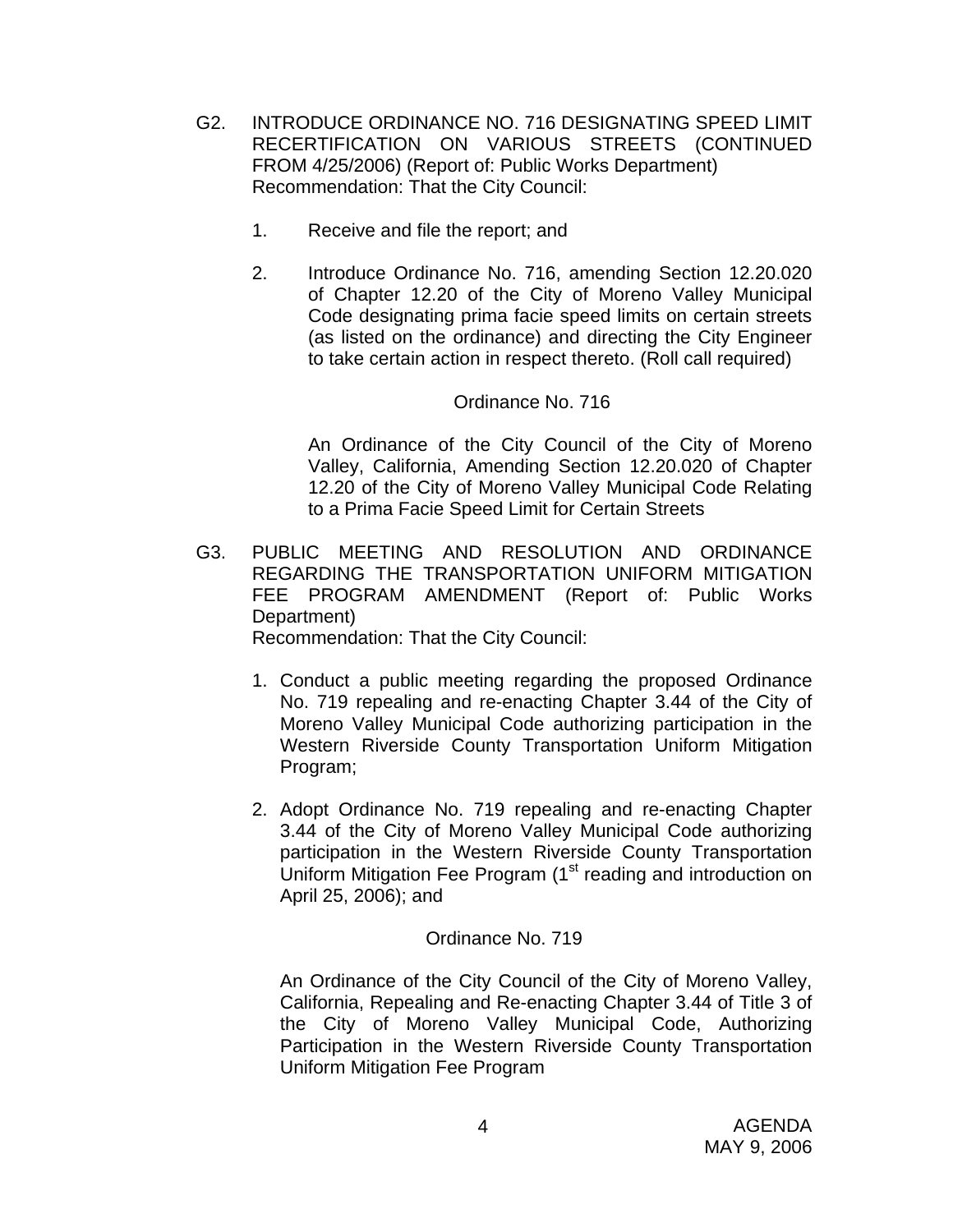3. Adopt proposed Resolution No. 2006-52, a resolution of the City of Moreno Valley amending the Transportation Uniform Mitigation Fee (TUMF) applicable to all developments in the City of Moreno Valley, authorizing the City of Moreno Valley to implement the policies and procedures established in the Western Riverside County Transportation Uniform Mitigation Program Nexus Study, 2005 Update.

#### Resolution No. 2006-52

 A Resolution of the City Council of the City of Moreno Valley Amending the Transportation Uniform Mitigation Fee (TUMF) Applicable to all Developments in the City of Moreno Valley

G4. RESOLUTION RESCINDING AND RE-STATING RESOLUTION NOS. 2005-102 AND 2005-116, REGARDING THE FEE STRUCTURES FOR RESIDENTIAL AND COMMERCIAL AND INDUSTRIAL DEVELOPMENT IMPACT FEES FOR ARTERIAL STREETS (CONTINUED FROM APRIL 25, 2005) (Report of: Public Works Department)

 Recommendation: That the City Council adopt Resolution No. 2006-55, rescinding and re-stating Resolution Nos. 2005-102 and 2005-116 regarding the fee structures for residential, commercial, and industrial impact fees for arterial streets.

## Resolution No. 2006-55

 A Resolution of the City Council of the City of Moreno Valley, California, Rescinding and Re-Stating the Provisions of Resolution Nos. 2005-102 and 2005-116, Setting the Amount of Residential and Commercial and Industrial Development Impact Fees and Rescinding all Prior Enactments which are in Conflict with this **Resolution** 

G5. CITY MANAGER'S REPORT (Informational Oral Presentation – not for Council action)

## **H. LEGISLATIVE ACTIONS**

ORDINANCES - 1ST READING AND INTRODUCTION - NONE

ORDINANCES - 2ND READING AND ADOPTION - NONE

ORDINANCES - URGENCY ORDINANCES - NONE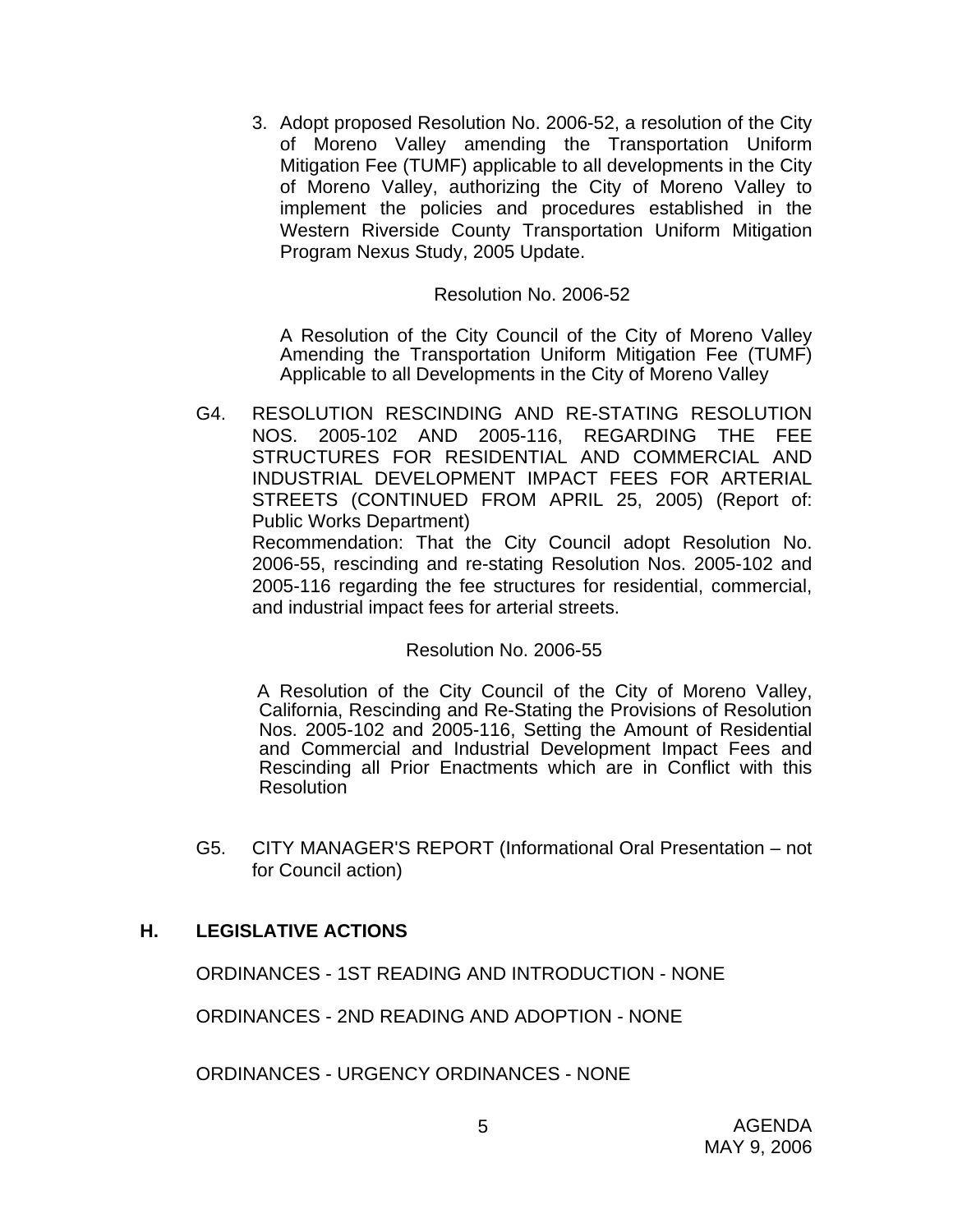## RESOLUTIONS

## PUBLIC COMMENTS **ON ANY SUBJECT NOT ON THE AGENDA** UNDER THE JURISDICTION OF THE CITY COUNCIL

Those wishing to speak should complete and submit a BLUE speaker slip to the Bailiff. There is a three-minute time limit per person. All remarks and questions shall be addressed to the presiding officer or to the City Council and not to any individual Council member, staff member or other person.

## **CLOSING COMMENTS AND/OR REPORTS OF THE CITY COUNCIL, COMMUNITY SERVICES DISTRICT, OR COMMUNITY REDEVELOPMENT AGENCY**